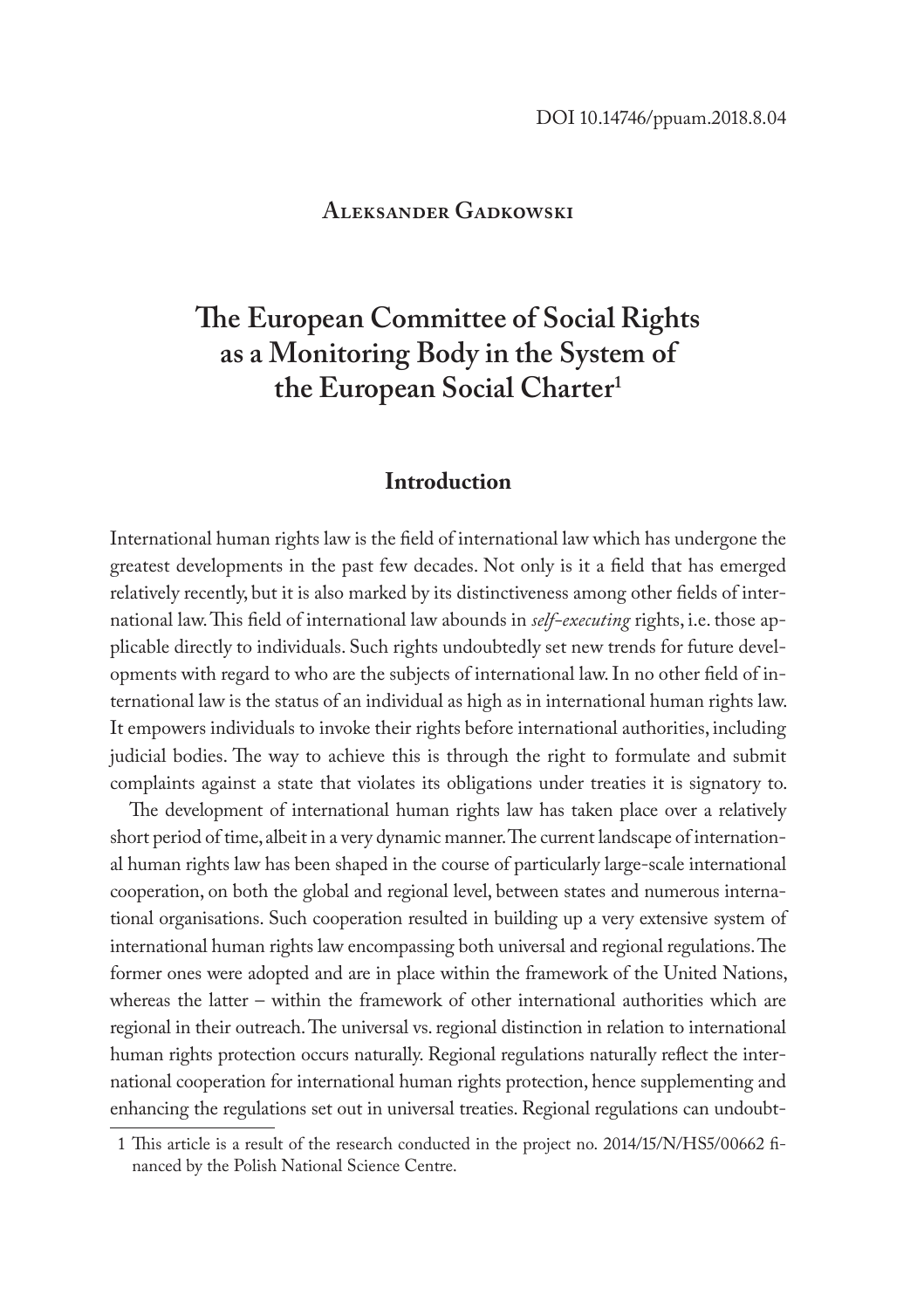#### 64 | Adam Mickiewicz University Law Review

edly be better tailored to the specific political, economic and social conditions of particular geographic regions, due to their individual characteristics. Moreover, it is easier to create a more effective legal and monitoring system within the bounds of a geographic region due to the naturally occurring collective interests and cultural legacy. Finally, we need to consider the fact that the international community is deeply divided. Therefore, the collective interests of a regional community are the driving force for more dynamic developments of law in these areas of cooperation which are prioritised by countries in each geographic region. In view of this, it needs to be noted that the regional systems of human rights protection in the field of international human rights law have played a very important role and will continue to do so in the future. In practice, the protection of fundamental rights and freedoms appears to be even stronger in particular regional systems within the framework of international human rights law. The *acquis* of the Council of Europe is the best example of such detailed regional treaty regulations within the framework of international human rights protection. This article discusses the part of the Council of Europe's *acquis* which relates to the monitoring role of the European Committee of Social Rights.

The Council of Europe's *acquis* comprises more than 200 conventions. Those relating to international human rights law are of particular importance. The most crucially important of these is undoubtedly the Convention for the Protection of Human Rights and Fundamental Freedoms of 4 November 1950.<sup>2</sup> This convention, along with its additional protocols, which were undoubtedly inspired by the provisions of the Universal Declaration of Human Rights, constitutes the most advanced system of regional protection of human rights. This system is equipped with effective international monitoring mechanisms, including judicial procedures in the European Court of Human Rights.3 These procedures will not be discussed in this article, though. The Council of Europe's *acquis* with respect to the so-called second-generation human rights as well the monitoring mechanisms will be discussed at length. This body of law is referred to as the system of the European Social Charter and consists in particular of the two following Council of Europe conventions: the European Social Charter and the Revised European Social Charter. The European Social Charter was signed in Turin on October 18, 1961. It came into force on February 26, 1965.4 Currently 27 member states of the Council of Europe are parties to the Charter.<sup>5</sup> Poland ratified the Charter on June 25, 1997, and it came into force in Poland on July 25, 1997.<sup>6</sup> The Revised European Social Charter was signed in Strasbourg on May 3, 1996 and came into force on July 1, 1997.' Currently 34 member states of the Council of Europe are parties to the

<sup>2</sup> European Treaty Series ("ETS") no. 005.

<sup>3</sup> M. A. Nowicki, *Wokół Konwencji Europejskiej,* Warszawa 2009.

<sup>4</sup> ETS no. 035.

<sup>5</sup> Treaty Office of the Council of Europe, http://www.coe.int/en/web/conventions.

<sup>6</sup> ETS no. 035. Analysis of the provisions of the Charter, vid. e.g. A. Świątkowski, *Prawo socjalne Rady Europy,* Kraków 2006, pp. 12 et seq.

<sup>7</sup> ETS no. 163.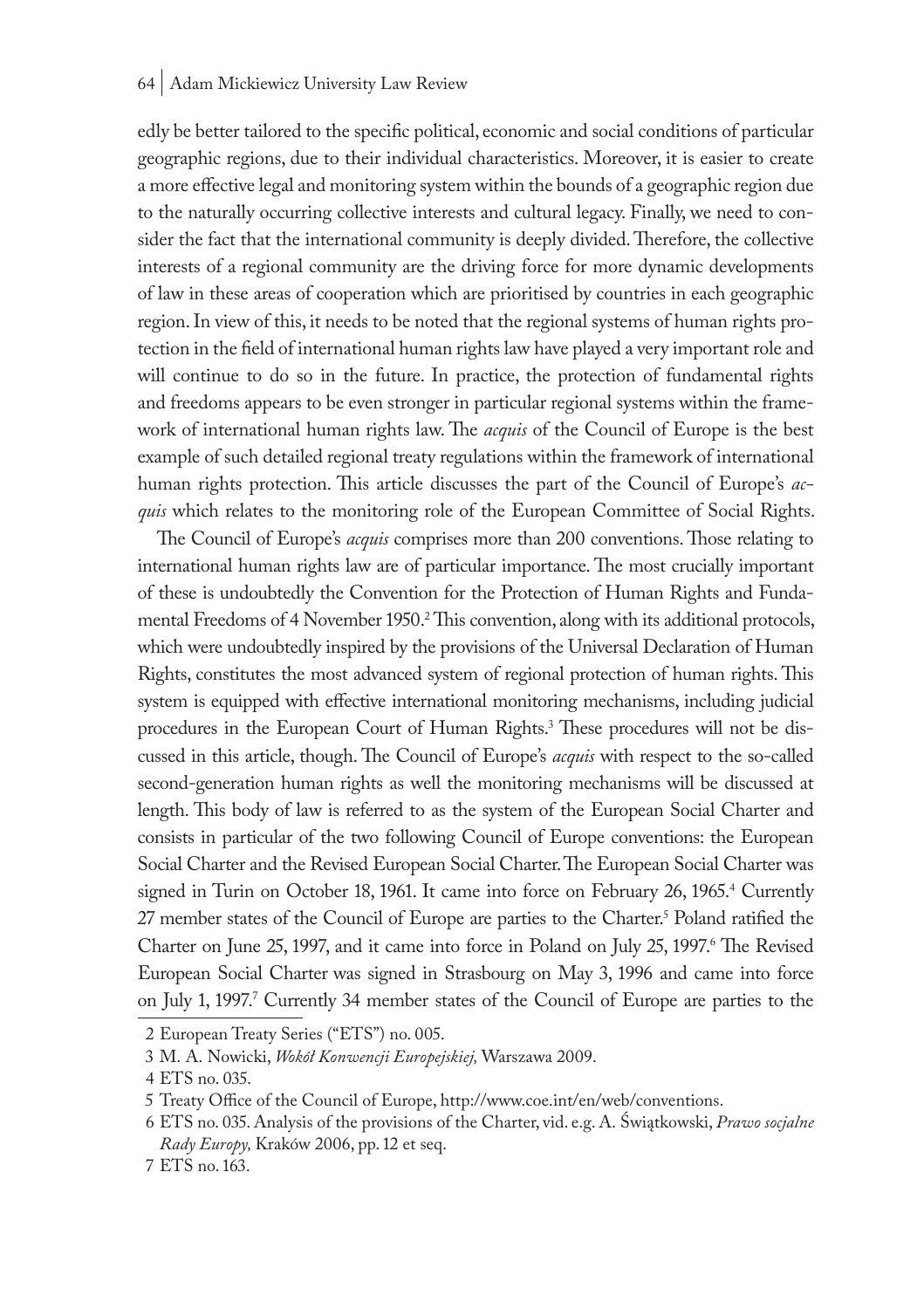Revised Charter.<sup>8</sup> Poland has not ratified it so far. Two additional protocols and one amending protocol also form part of the system of the European Social Charter: the Additional Protocol of May 5, 1988, which came into force on September 4, 1992,<sup>9</sup> and which was adopted following the earlier adoption of the Declaration on Human Rights by the Council of Europe on April 27, 1978;10 the Additional Protocol of November 9, 1995, which came into force on July 1, 1998,<sup>11</sup>; and the Protocol amending the European Social Charter of October 21, 1991, which coincided with the 30th anniversary of signing of the Charter.<sup>12</sup> There are also 4 important conventions drafted and adopted by the Council of Europe which also form part of the system of the European Social Charter: the European Code of Social Security of April 16, 1964<sup>13</sup>, drafted in cooperation with the International Labour Organization, revised on November 6, 1990<sup>14</sup>; the European Convention on Social Security of December 14, 1972<sup>15</sup>; the European Convention on Social and Medical Assistance of December 11, 1953<sup>16</sup>; and the European Convention on the Legal Status of Migrant Workers of November 24, 1977.<sup>17</sup> The system of the European Social Charter provides for a particular monitoring system in which the European Committee of Social Rights plays a crucial role.

# **The European Committee of Social Rights as a Specific Human Rights Treaty Body**

The effective application of the legal regulations of international human rights law depends to a large extent on the effectiveness of the monitoring system provided therein. In general, universal treaties on international human rights law provide for two monitoring systems. The first one of these, referred to as the political system, is based on the

- 14 ETS no. 139. The Protocol has not come into force yet. Poland is not party to the protocol.
- 15 ETS no. 078 Convention came into force on March 1, 1977. Poland is not party to the Convention.

<sup>8</sup> Treaty Office of the Council of Europe, http://www.coe.int/en/web/conventions.

<sup>9</sup> ETS no. 128.

<sup>10</sup> A. Świątkowski, *Karty Społeczne Rady Europy*, "Państwo i Prawo" 2003, no. 8, p. 38. Currently 13 member states of the Council of Europe are parties to the Protocol. Poland has not yet ratified the Protocol.

<sup>11</sup> ETS no. 158. Currently 13 states are parties to the protocol. Poland has not yet ratified the Protocol.

<sup>12</sup> ETS no. 142. This protocol has not come into force yet. 23 states parties of the European Social Charter are parties to the Protocol. In accordance with art. 8, it will come into force only once it has been ratified by all states parties to the Charter. Poland ratified the Protocol on June 25, 1997.

<sup>13</sup> ETS no. 048. The protocol came into force on March 17, 1968. Poland is not party to the protocol.

<sup>16</sup> ETS no. 014. The Convention came into force on July 1, 1954. Poland is not party to the Convention.

<sup>17</sup> ETS no. 093. The Convention came into force on May 1, 1983. Poland is not party to the Convention.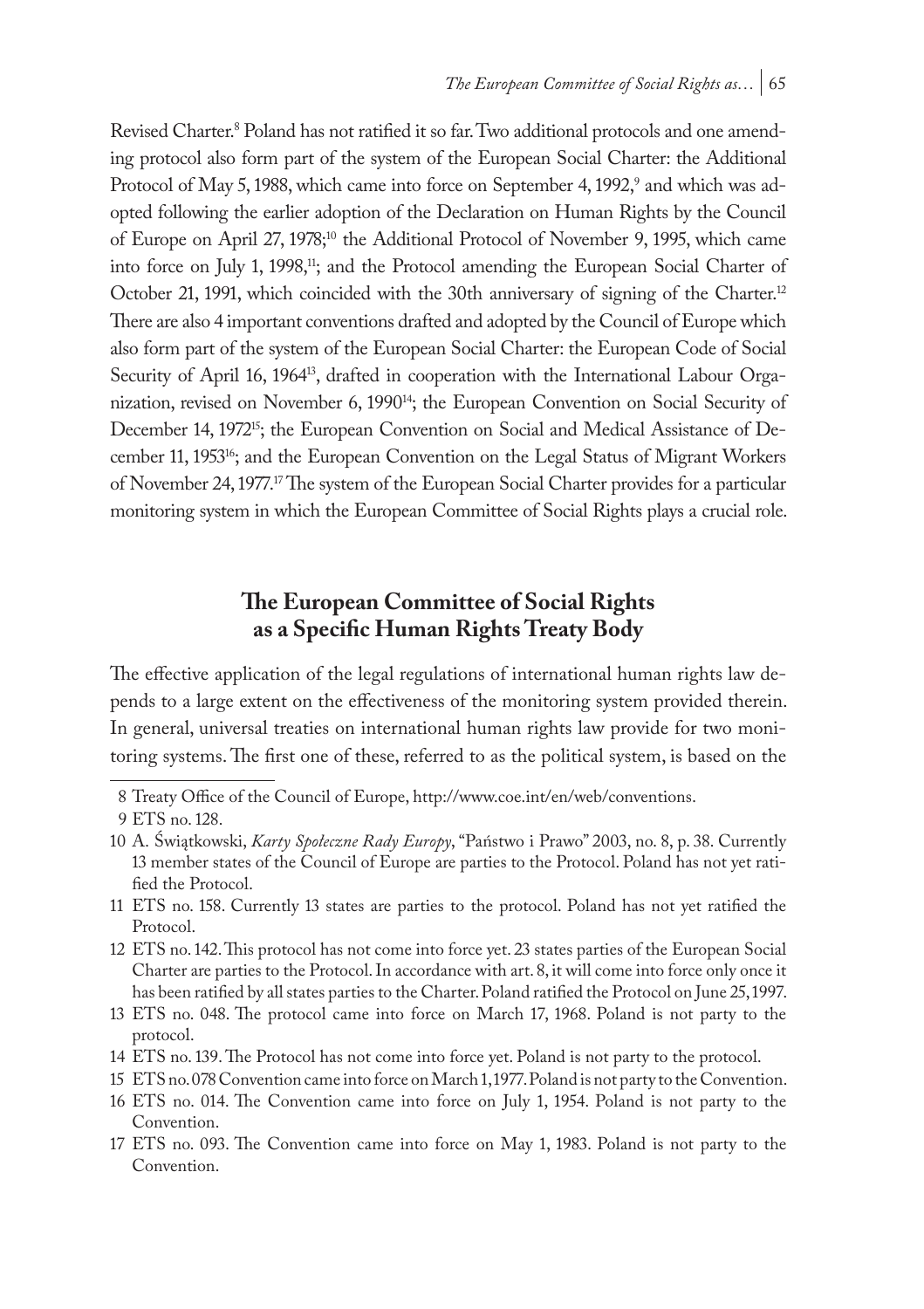United Nations Charter. In this system the United Nations Human Rights Council has been the monitoring body since 2006, replacing the United Nations Commission on Human Rights (established in 1946), both being subsidiary bodies of the UN General Assembly.18 The second system, known as the treaty system, is composed of monitoring bodies established in the universal treaties adopted within the United Nations framework.19 This system operates within the framework of the two International Covenants of Human Rights (ICCPR and ICESCR) as well as other international human rights treaties.20 In this system it is the specific treaty bodies that serve the monitoring function.

In the European Council system, which constitutes a European regional system of international human rights protection, there are monitoring bodies that in their nature can be considered as "treaty bodies". It should be noted, however, that the monitoring bodies established in the two above-mentioned major Council of Europe conventions are very distinct from each other.

The Convention for the Protection of Human Rights and Fundamental Freedoms, which is the most fundamental Council of Europe treaty with regard to international human rights law, has developed its own specific monitoring system, which is very effective. According to the original provisions of the Convention, the monitoring functions were exercised by three institutions, namely: the European Commission on Human Rights established in 1954, the European Court of Human Rights established in 1959, and the Committee of Ministers of the Council of Europe. This monitoring system was significantly changed under the provisions of Protocol 11 concerning the transformation of the monitoring mechanisms established by the Convention. It was signed on May 11, 1994, and came into force on November 1, 1998.<sup>21</sup> Poland ratified this Protocol on May 20, 1997. Most importantly, the Protocol abolished the European Commission of Human Rights and reformed the European Court of Human Rights, which had hitherto not been a permanent court, into a full-time institution. The evolution of the Convention's monitoring system also triggered a change in the role of the Committee of the Council of Ministers in the monitoring process.22 Currently in the system of the Convention the European Court of Human Rights is a treaty body. Protocol 14 and Protocol

<sup>18</sup> A/RES/60/251.

<sup>19</sup> R. Wieruszewski, *ONZ-owski system ochrony praw człowieka,* in: *System ochrony praw człowieka,*  B. Banaszak, A. Bisztyga, K. Complak, M. Jabłoński, R. Wieruszewski, K. Wójtowicz, Kraków 2005, pp. 61 et seq.

<sup>20</sup> A. Gadkowski, *Europejski Komitet Praw Społecznych w systemie organów traktatowych międzynarodowej ochrony praw człowieka*, "Adam Mickiewicz University Law Review" 2014, vol. 3, pp. 71 et seq.

<sup>21</sup> ETS no. 155.

<sup>22</sup> M. Balcerzak, *Procedury ochrony praw człowieka i kontroli wykonywania zobowiązań przez państwa,* in: *Prawa człowieka i ich ochrona,* B. Gronowska, T. Jasudowicz, M. Balcerzak, M. Lubiszewski, R. Mizerski, Toruń 2010, pp. 170 et seq.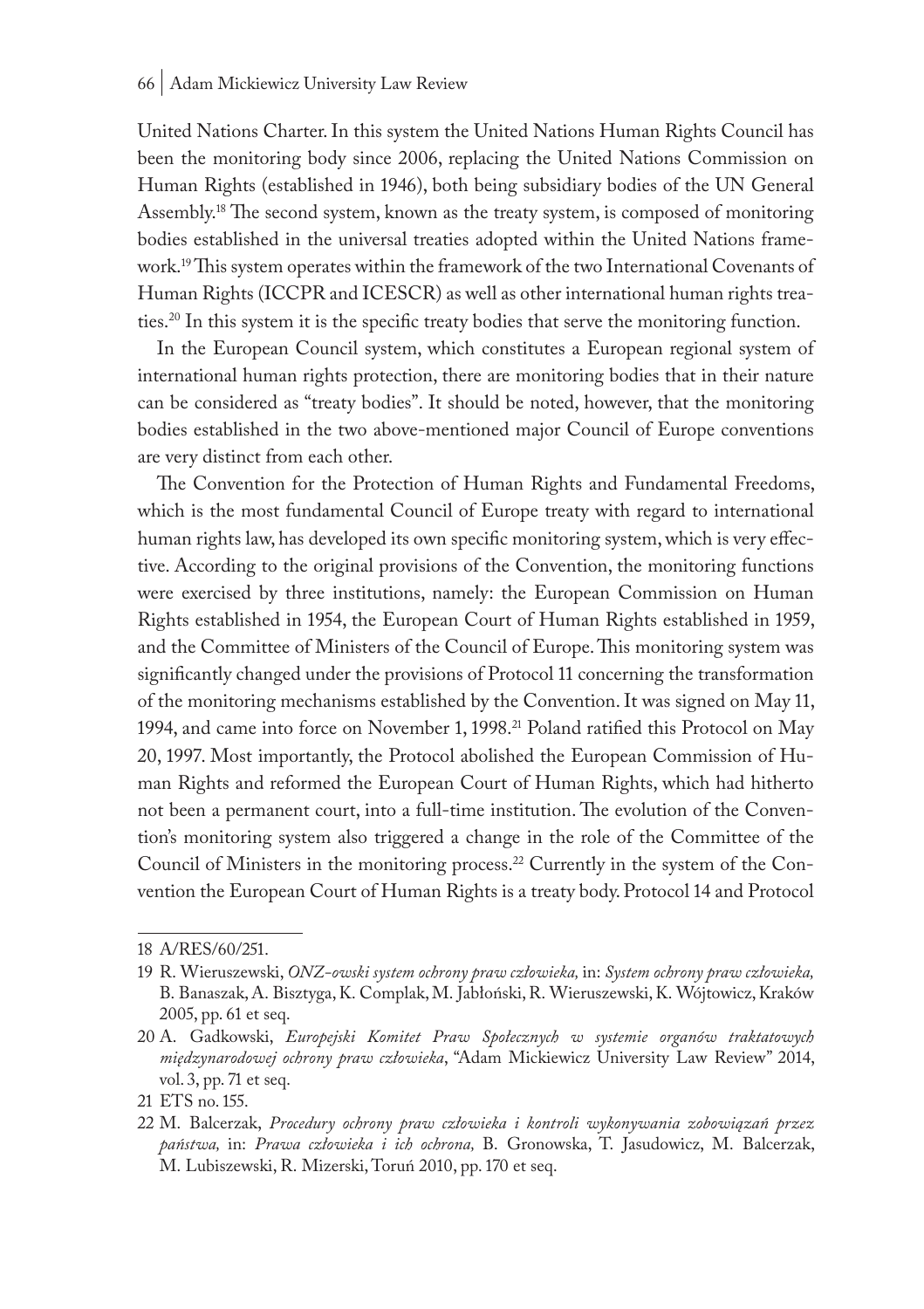14bis to the Convention introduced further changes to the claims processing system, especially with regard to the claims admissibility procedure. These protocols reformed the Convention's monitoring system to facilitate and simplify complaint processing.<sup>23</sup>

It needs to be noted that the status of the ECHR is markedly different than that of other treaty bodies serving a monitoring function, both in the UN system and in the system of the European Social Charter. The ECHR is a judicial treaty body which handles two types of complaints: individual and inter-State complaints.<sup>24</sup> Art. 32 of the Convention defines the ECHR's jurisdiction, which is to hear and determine all cases related to interpretation and application of the Convention and its protocols, which are submitted to the ECHR in accordance with articles 33, 34 and 47. The complaint system and its functioning within the framework of the Convention for the Protection of Human Rights and Fundamental Freedoms, which is the subject of extensive literature, will not be discussed in detail in this article.25 It has been mentioned only in the context of the role of treaty bodies in the process of implementing international human rights law in the UN system, and of other treaty bodies in the system of the Council of Europe, in particular the European Committee of Social Rights.

The second fundamental normative regulation of the Council of Europe in the field of international human rights law is the European Social Charter. It also operates its own monitoring system which has evolved significantly. Its original monitoring system was set out in Part IV of the Charter of 1961. These provisions established a mechanism supervising the compliance with the Charter. They provided for the obligation of states to submit reports and defined the status of the Committee of Experts as a monitoring body. The Committee had to submit its findings with respect to its monitoring function on the application of the Charter's provisions to a special Governmental Social Committee, which in turn had to submit reports to the Council of Europe's Committee of Ministers, together with recommendations for states which in its view failed to comply with the provisions of the Charter. The Amending Protocol of 1991 reformed the Charter's supervisory machinery. The Protocol instituted a Committee of Independent Experts, a new treaty body granted the exclusive right to interpret and apply the provisions of the Charter. The protocol also granted the Committee the right to submit requests for

<sup>23</sup> Protocol 14, signed on May 13, 2004, came into force on June 1, 2010. (ETS no. 194). Poland ratified the Protocol on October 12, 2006. Protocol 14 bis, signed on May 27, 2009, came into force on October 1, 2009. (ETS no. 204). Poland has not ratified it so far.

<sup>24</sup> M. A. Nowicki, *Reforma systemu kontroli przestrzegania Europejskiej Konwencji Praw Człowieka, Biuletyn Centrum Europejskiego Uniwersytetu Warszawskiego* 1998, Nos. 3–4.

<sup>25</sup> Examples of papers on the topic: A. Bisztyga, *Europejski system ochrony praw* człowieka*,* in: *Prawa i wolności obywatelskie w Konstytucji RP,* eds. B. Banaszak, A. Preisner*,* Warszawa 2002, pp. 810 et seq. and R. Hliwa, *Model ochrony praw człowieka w systemie Rady Europy. Mechanizmy Europejskiej Konwencji o Ochronie Praw Człowieka i Podstawowych Wolności,* in: *Ochrona praw człowieka w świecie,* ed. L. Wiśniewski, Bydgoszcz-Poznań 2000, pp. 197 et seq.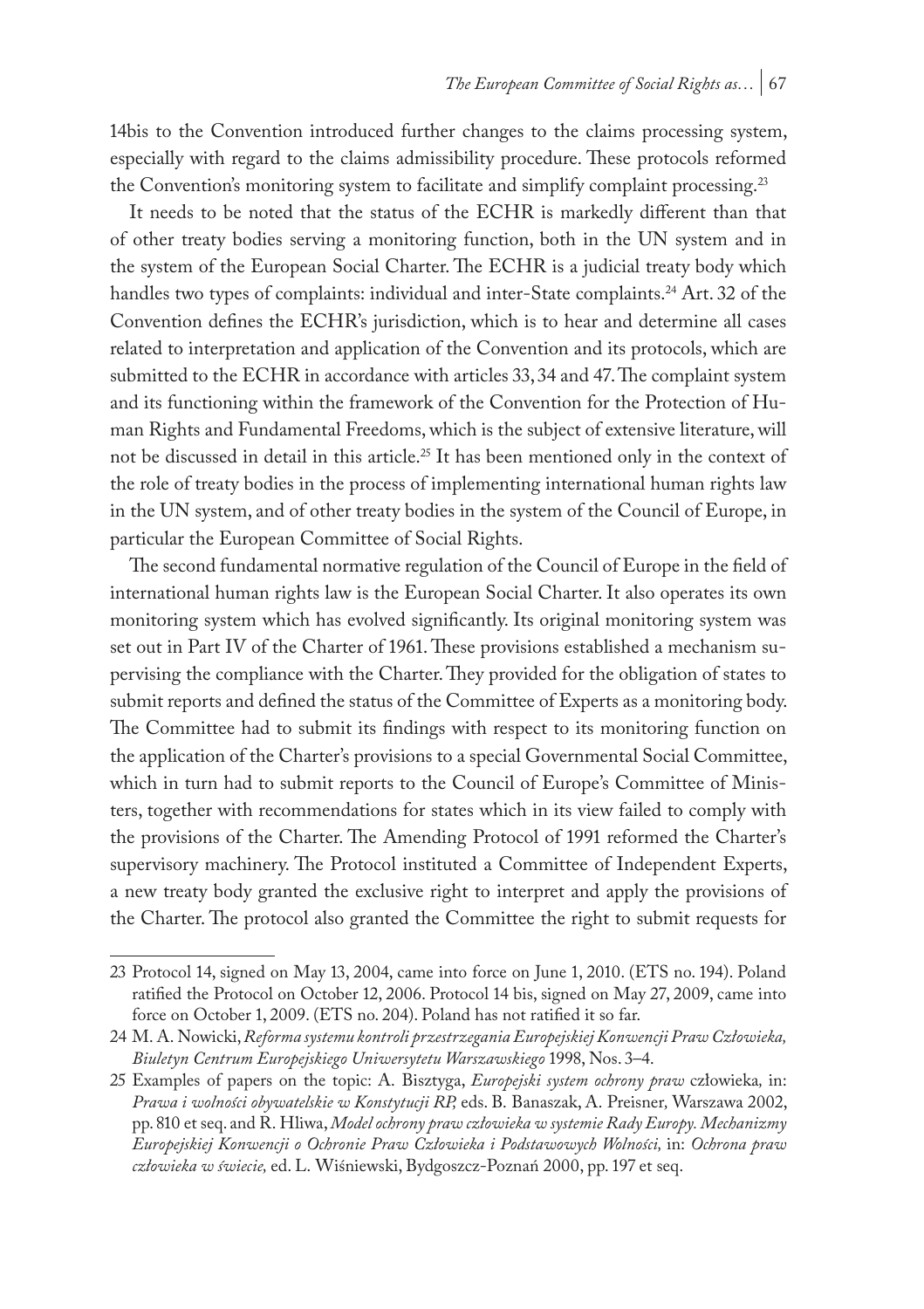relevant information directly to the authorities in the Contracting Parties. The Protocol also gave the Committee the right to hold meetings with representatives of the authorities of the Member States or regional groups from those countries. Moreover, national organisations which were members of the international organisations of employers and trade unions were invited to meetings of a sub-committee of the Governmental Social Committee. Furthermore, the Protocol diminished the role of the Parliamentary Assembly and other Council of Europe institutions in the process of supervising the application of the Charter.<sup>26</sup> In 1998 the Committee was renamed the European Committee of Social Rights,<sup>27</sup> which is its current name.

The most extensive reform of the supervisory machinery of the European Social Charter was introduced by the Additional Protocol of 1995 which provided for a system of collective complaints. It is worth noting that by introducing this mechanism, the Protocol granted the right of international organisations of employers and trade unions, as well as other international non-governmental organisations, to submit complaints alleging unsatisfactory application of the Charter by the Contracting states-parties to the Charter and Protocol. Such organisations are free to exercise this right should the state be non-compliant with the standards set out by the Charter.<sup>28</sup> Some authors emphasize that because the Committee was granted the right to examine collective complaints in a specially prescribed procedure, this subsequently means it was raised to the status of a quasi-judicial treaty body.29 Part IV of the Revised European Social Charter sets out further regulations related to the monitoring system. Even though at the substantive-law level the Revised Charter is very novel, its monitoring system still makes use of the institutions and mechanisms established earlier, particularly in the 1961 Charter and the Additional Protocol of 1995.

In most general terms, the European Committee of Social Rights can be described as the counterpart of the Committee on Economic, Social and Cultural Rights in the system of the International Covenant on Economic, Social and Cultural Rights. Using a certain degree of simplification, it could also be said that due to its quasi-judicial functions it could be perceived as the counterpart of the European Court of Human Rights in the system of the Convention for the Protection of Human Rights and Fundamental Freedoms.

<sup>26</sup> A. Świątkowski, *Karty Społeczne Rady Europy*…, op. cit., pp. 39–40.

<sup>27</sup> Ibidem, p. 38.

<sup>28</sup> A. Gadkowski, op. cit., pp. 71 et seq.

<sup>29</sup> A. Brillat, *A New Protocol to the European Social Charter Providing for the Collective Complaints,* "European Human Rights Law Review" 1996, no. 1, pp. 52 et seq., M. Jager, *The Additional Protocol to the European Social Charter Providing for a System of Collective Complaints*, "Leyden Journal of International Law" 1997, no. 10, pp. 69 et seq. and A. Świątkowski, *Quasi-jurysdykcyjna funkcja Komitetu Praw Społecznych Rady Europy,* "Państwo i Prawo" 2004, no. 9, pp. 46 et seq.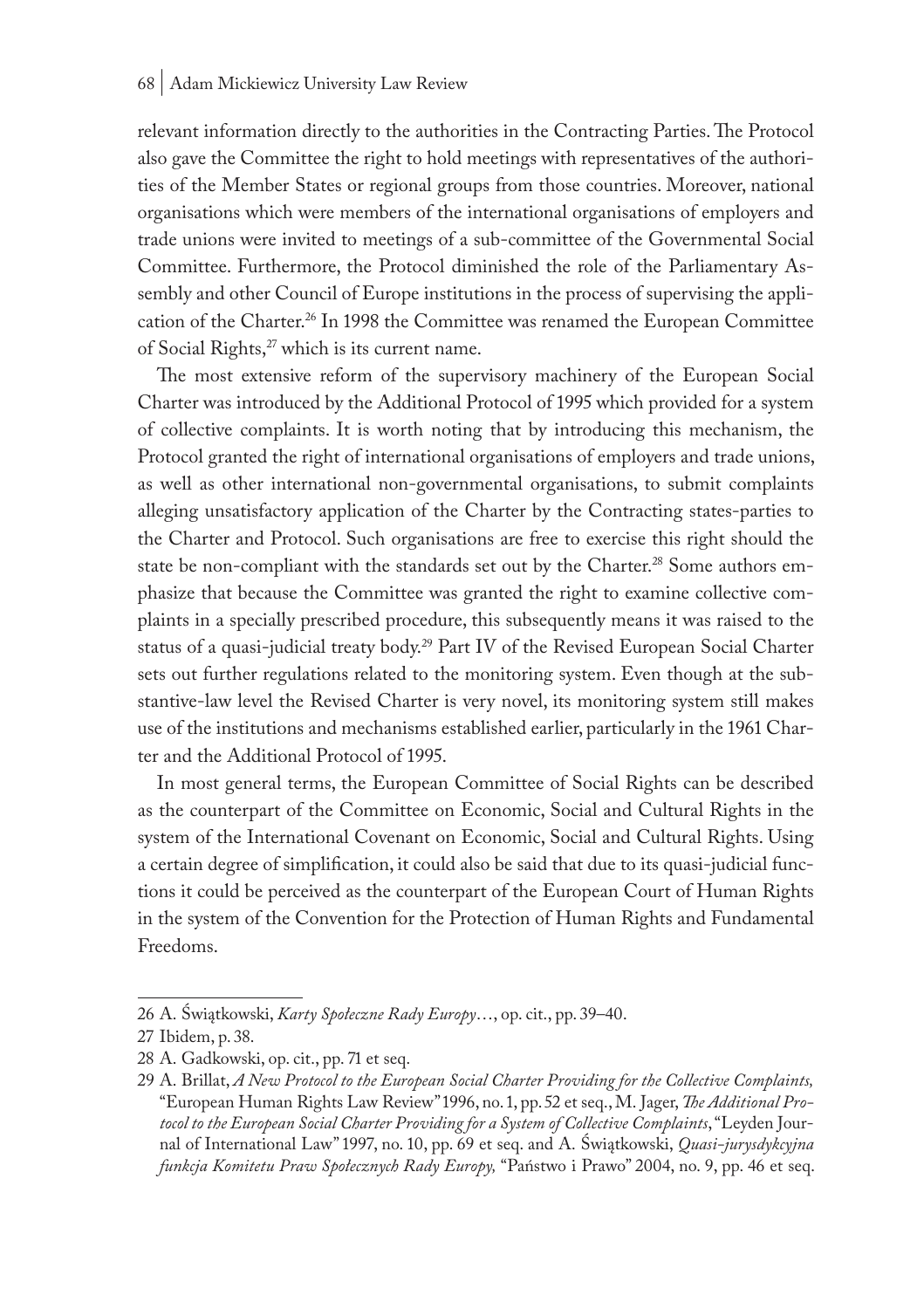The most important functions of the European Committee of Social Rights are listed below. As a treaty body the Committee:

- supervises the compliance of Member States with the provisions of the treaties constituting the system of the European Social Charter; in this capacity the Committee sets out the European standards of labour law, social security and social policy;
- examines the reports prepared and submitted by Member States, decides whether the national regulations are compliant with the standards set out in the Charter; and then formulates conclusions which must be respected by the states, even if they are not directly enforceable; such conclusions are then submitted to the Governmental Committee, and finally to the Committee of Ministers of the Council of Europe;
- examines collective complaints lodged by entitled entities against states violating the obligations imposed on them by the European Social Charter, prepares final reports on specific complaints, on the basis of which the Committee of Ministers of the Council of Europe issues a relevant resolution or recommendation.

The fact that the Committee examines reports and reviews complaints makes it similar to other treaty bodies in the process of implementing international human rights law. The status of the Committee in relation to other treaty bodies is distinct, though. It acts as a quasi-judicial body whilst reviewing the collective complaints. However, this function does not yet warrant its classification as a judicial treaty body.

# **The Special Role of the European Committee of Social Rights in the Process of Reviewing Collective Complaints**

In principle, the European Committee of Social Rights, as a treaty body in the European Council system of international protection of human rights, is not a judicial body. Therefore, it does not handle individual complaints regarding violations of treaty obligations by states-parties of the European Social Charter. The Committee is not composed of judges but a panel of 15 independent experts. The Committee's competence in reviewing collective complaints is crucial for understanding its special role as a monitoring body in the system of the European Social Charter.

In the monitoring systems under specific international human rights law treaties, complaints may be lodged with both judicial treaty bodies and non-judicial treaty bodies. In the UN system there is a clear distinction between two types of complaints: individual and inter-State complaints. A similar distinction can be found in the monitoring system of the Council of Europe within the framework of the Convention for the Protection of Human Rights and Fundamental Freedoms.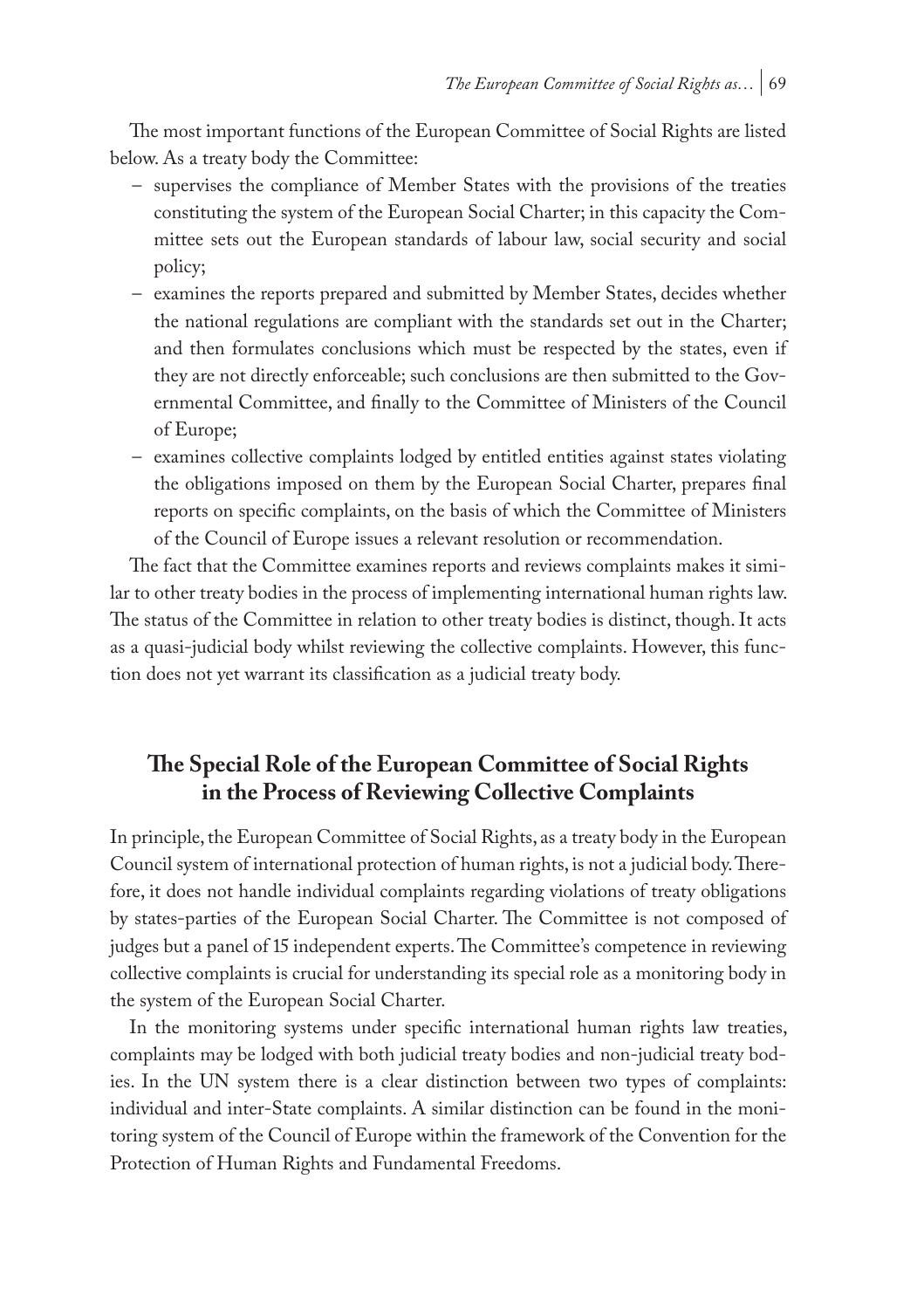#### 70 | Adam Mickiewicz University Law Review

In this context, it should be emphasized that the monitoring system of the European Social Charter is significantly different than these standard solutions. This is due to the fact that Art. 1 of the 1995 Additional Protocol granted the following organisations the right to submit collective complaints: international organizations of employers and trade unions referred to in paragraph 2 of Article 27 of the Charter; other international non-governmental organizations which have consultative status with the Council of Europe and have been put on a list established for this purpose by the Governmental Committee; representative national organizations of employers and trade unions within the jurisdiction of the Contracting Party against which they have lodged a complaint.

Such complaints may be submitted in the event of alleged unsatisfactory fulfilment of treaty obligations related to social rights by the Contracting Parties. This clearly defines collective complaints against the backdrop of the standard distinction between individual and inter-State complaints, because the *locus standi* of entities entitled to submit collective complaints is markedly different than in the case of individual and inter-State complaints. Moreover, the Committee notifies the international organisations of employers and trade unions, specified in Art. 27 of the European Social Charter, through the Secretary General of the Council of Europe, about the proceedings in order to enable them to submit their observations on the matter. This implies that they may serve as *amici curiae* in particular cases. Despite the fact that such collective complaints are not lodged by states, the features described above liken them to *actio popularis*, which in turn is characteristic of inter-State complaints and not individual ones.<sup>30</sup> Collective complaints may be lodged in the common interest of all people and not only in the interest of employees or other insured entities under the authority of a state-party in the system of the European Social Charter. Therefore, as pointed out by A. Świątkowski, collective complaints may be lodged to protect the interests and rights of a specific group of individuals, and not individuals on their own.31

In principle, The European Committee of Social Rights is not a judicial treaty body. However, as can be seen in the rules governing the procedure of handling collective complaints, in practice its competence is that of a quasi-judicial body. The collective complaints proceedings before the Committee are adversarial. Pursuant to Art. 7 of the 1995 Additional Protocol, both parties are required to submit their claims in writing, substantiated by evidence supporting their allegations included both in the complaint itself and in the response to the complaint. The European Committee of Social Rights issues decisions which terminate the proceedings. They must be respected by the States concerned; however, they are not enforceable in the domestic legal system. In practice, this means that when the Committee rules that the situation in a country is not in

<sup>30</sup> J. M. Belorgey, *La Charte sociale en pratique: la jurisprudence du Comité européen des Droits sociaux*, "Revista Europea de Derechos Fundamentales" 2009, no. 13, pp. 245 et seq.

<sup>31</sup> A. Świątkowski, *Prawo socjalne Rady Europy…,* op. cit.*,* pp. 255–256*.*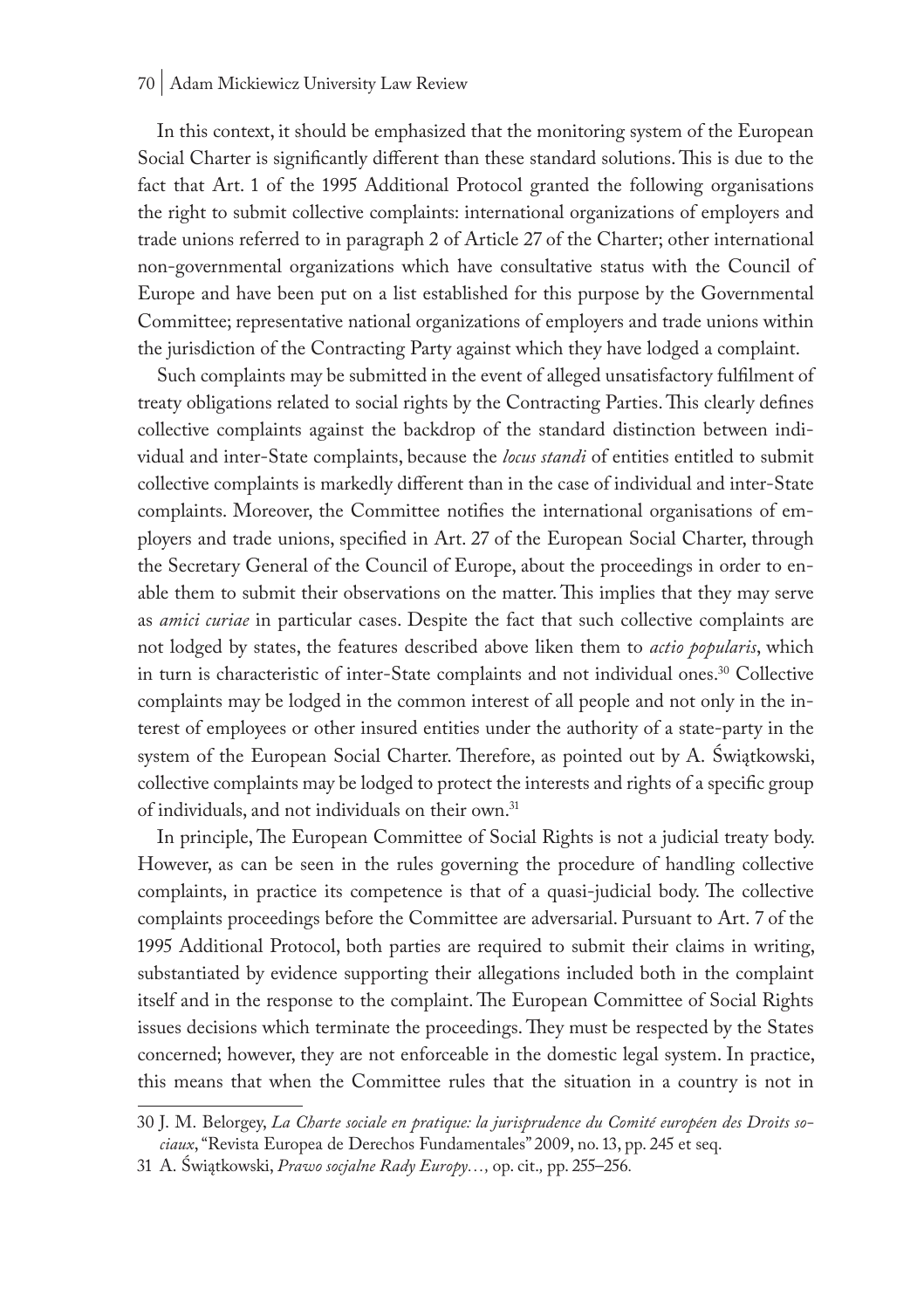compliance with the Charter system, the complainant organisation cannot require the Committee's decision to be enforced in domestic law as would be the case with a ruling by a court in the State concerned. The decisions are declaratory, which means that they set out the law. On this basis, national authorities are required to take measures to give them effect under domestic law.32 The collective complaints procedure has undoubtedly strengthened the role of the social partners and non-governmental organisations by enabling them to directly apply to the Committee for rulings on possible non-implementation of the Charter in the countries concerned, namely those States which have accepted its provisions and the complaints procedure.

Other characteristics of collective complaints in the European Social Charter system are equally interesting. Collective complaints may be lodged even if the case is pending with another authority or has already been decided by another authority (*res iudicata*); none of these grounds constitute a formal obstacle to lodging a collective complaint with the Committee. The rule of *ne bis in idem*, according to which no legal action can be instituted twice for the same cause, also does not apply in the collective complaints procedure*.* For example, complaints about violations of freedom of association are examined both by the Committee on Freedom of Association of the International Labour Association and the European Committee of Social Rights. In view of this, the fact that an organisation has lodged a complaint with one of the monitoring bodies does not preclude its right to seek interpretation and legal opinion on the compliance of domestic collective labour law with the regulations of ILO Convention no. 87 of June 17, 1948 on Freedom of Association and Protection of the Right to Organise, as well as with the provisions of the European Social Charter and its system.<sup>33</sup> Similarly, examination of the case by the European Committee of Social Rights as part of its reporting procedure does not preclude the right to lodge a complaint on the same matter to the Committee by entitled entities.<sup>34</sup> In addition, there is no limitation period for submitting a complaint. What is also an interesting feature of collective complaints is that they can be lodged without domestic remedies having been exhausted, i.e. the principle of subsidiarity does not need to be satisfied.35

The above-mentioned characteristics of collective complaints and some of the procedural rules which govern the handling of such complaints indicate that to a certain extent the European Committee of Social Rights, being a treaty body within the frame-

<sup>32</sup> *Collective Complaints Procedure*, Council of Europe, Strasbourg 2016, p. 5, www. coe. int.

<sup>33</sup> UNTS vol. 1218, p. 87.

<sup>34</sup> A. Świątkowski, *Prawo socjalne Rady Europy…,* op. cit., pp. 256 et seq.

<sup>35</sup> A. Gadkowski, *Charakterystyka quasi-sądowych funkcji Europejskiego Komitetu Praw Społecznych w procesie rozpatrywania skarg zbiorowych*, "Ruch Prawniczy, Ekonomiczny i Socjologiczny" 2016, vol. LXXVIII (3), pp. 42 et seq.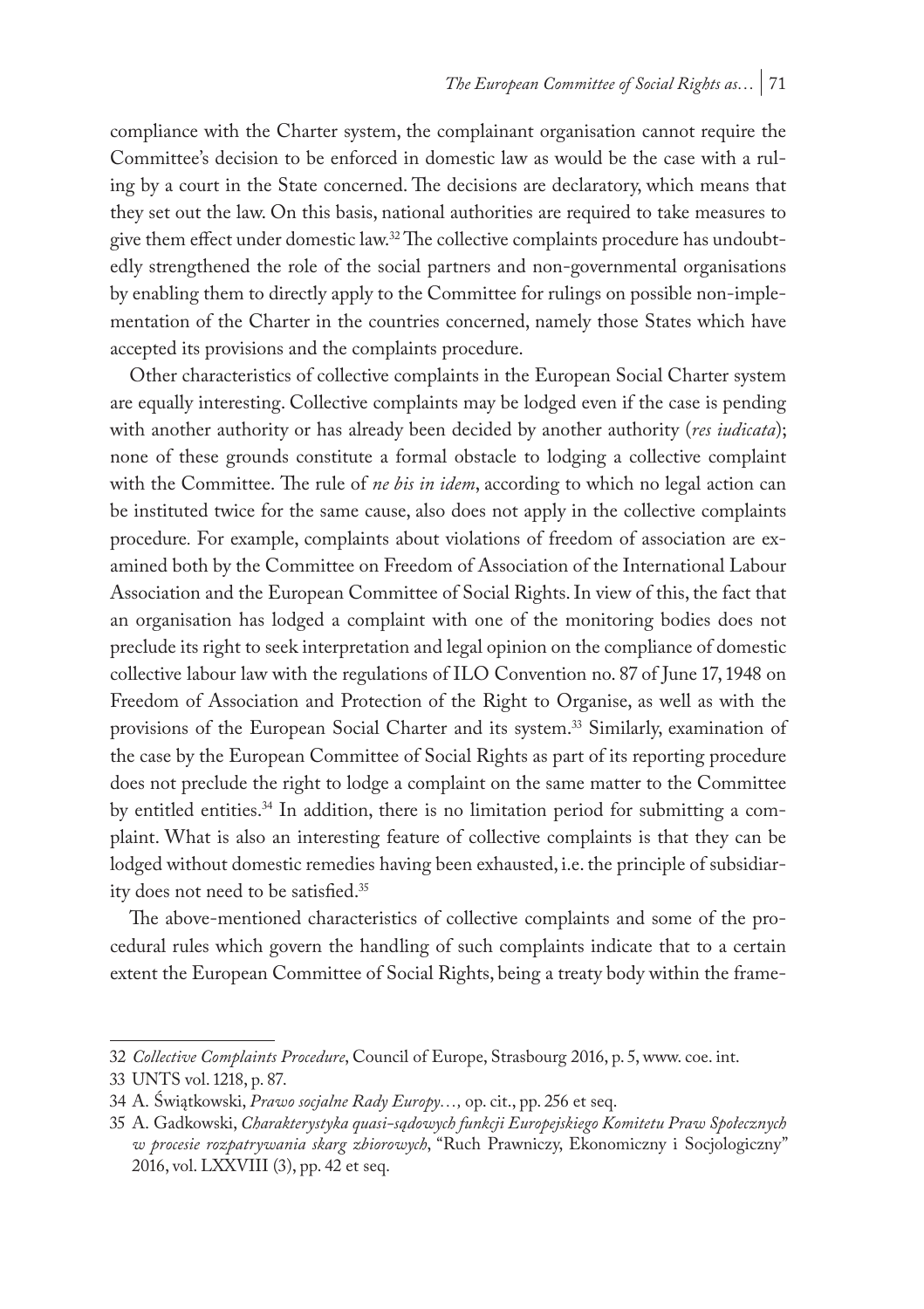work of the European Social Charter, acts as a quasi-judicial body as it is competent in reviewing collective complaints and setting out the relevant procedures therefor.

# **Concluding Remarks**

The European Social Charter, or rather the treaties which constitute the Charter system, are distinct from other international human rights treaties. One of the distinguishing elements of the European Social Charter system is the fact that it operates its own special monitoring mechanism overseeing the application of the treaty provisions. The European Committee of Social Rights is undoubtedly the most important monitoring body in the European Social Charter system. On the one hand, the Committee is one of numerous treaty bodies which operate both in the universal system of international protection of human rights and in regional systems. Similar to other treaty bodies, the Committee serves the traditional monitoring function. In this capacity its main task is to examine the reports of states-parties of the Charter. However, its position within the system is special as it reviews collective complaints which is an important monitoring instrument. In the preamble to the 1995 Additional Protocol, which introduced collective complaints to the monitoring system of the European Social Charter, collective complaints are defined as "new measures to improve the effective enforcement of the social rights guaranteed by the Charter". In addition, their role was to strengthen the participation of management, labour and non-governmental organizations in the monitoring system of the European Social Charter. Ever since the collective complaints procedure was established more than 20 years ago, it has grown to be one of the most important mechanisms in the monitoring system of the European Social Charter.

Over the period from 1998 to 2016, 140 collective complaints were lodged with the European Committee of Social Rights. The Committee handed down 221 decisions as follows: 112 decisions on admissibility including 5 decisions on inadmissibility, 94 decisions on the merits, 8 decisions on both admissibility and the merits, 5 decisions on immediate measures including 1 decision on admissibility and immediate measures and 2 decisions to strike out a complaint. 21 new complaints were lodged in 2016. During the seven sessions it held in 2016, the European Committee of Social Rights adopted 5 decisions on the merits, 3 on admissibility and 3 on both admissibility and the merits.36

Despite the prevailing positive opinion about the monitoring system of the European Social Charter, including the collective complaints procedure of the European Committee of Social Rights, the system does have certain drawbacks. Most notably, only 13 countries have ratified the 1995 Additional Protocol, which is not a significant num-

<sup>36</sup> *European Committee of Social Rights Activity Report 2016*, Council of Europe, Strasbourg 2017, p. 19.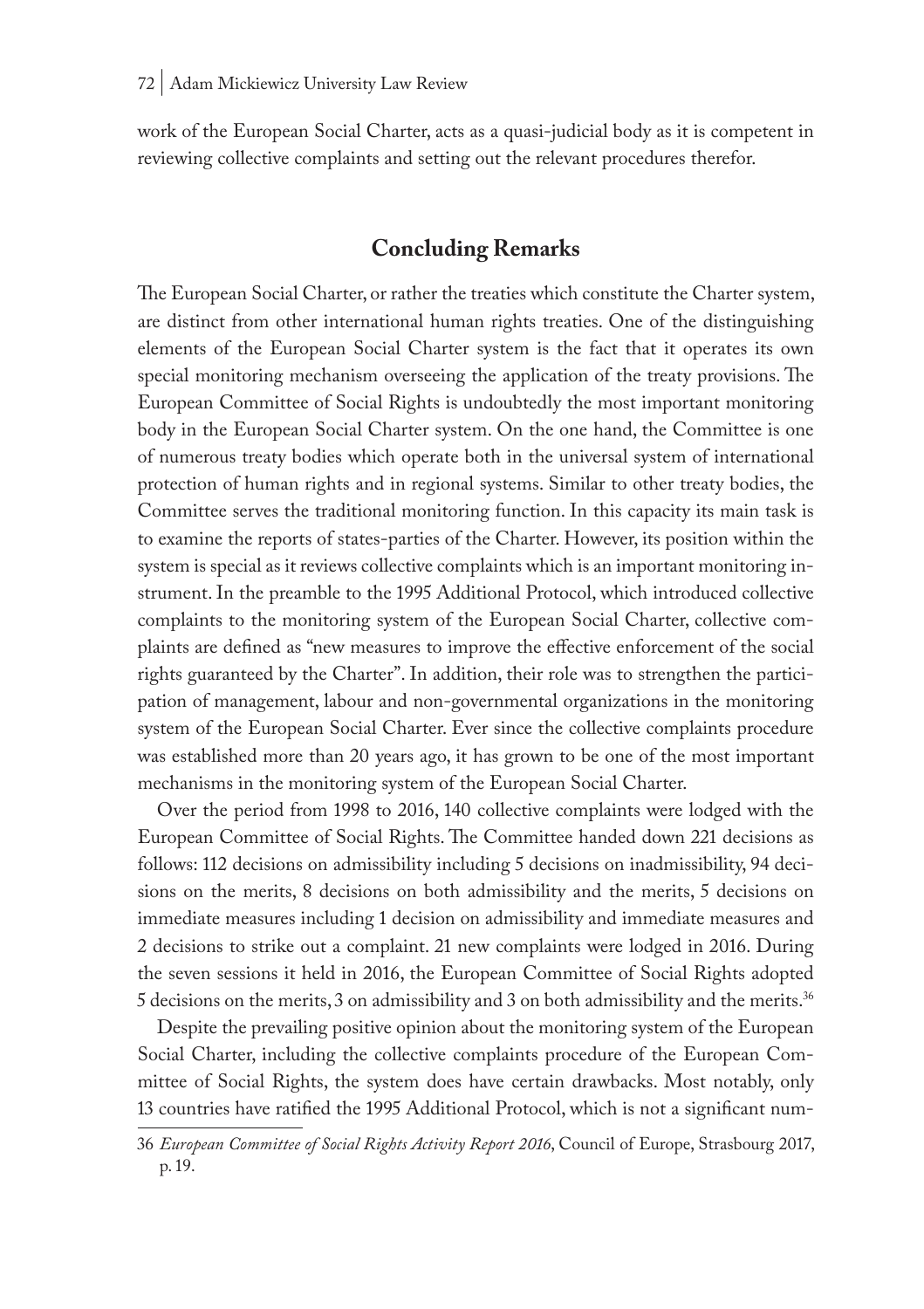ber compared to the total number of Contracting Parties to the Charter and the Revised Charter. Therefore, it appears natural to postulate that the subjective scope of the 1995 Additional Protocol is extended. This will not be easy to implement, given that in the last six years no member state of the Council of Europe has ratified this document. Some countries explicitly declare their lack of interest in ratifying the Protocol. At the same time, they emphasize that in their opinion collective complaints are not very effective in practice. It has also been proposed that the role of the European Committee of Social Rights and the Committee of Ministers of the European Council in the monitoring process should be strengthened, and similarly this postulate will be a difficult one to implement.

Due to various reasons, especially political ones, it is not always possible to satisfy the rational demands related to the need for the state to ratify a specific international agreement. For many years there has been an ongoing discussion on the need for Poland to ratify the 1995 Additional Protocol.<sup>37</sup> Authors discussing this issue often quote the following opinion of the Polish Ministry of Foreign Affairs: "Poland has not ratified the Additional Protocol to the European Social Charter Providing for a System of Collective Complaints because the provisions of the Charter are interpreted too broadly by the European Committee of Social Rights which means that a monitoring body engages in law-making. Moreover, we need to take into account the possible financial ramifications of implementing the Committee's decisions. The hesitant attitude is due to the past instances of the Committee, being a monitoring body, treating the scope of the complaint in a flexible manner, which enables it to issue a decision regardless of the initial subject of the complaint".38

#### **Literature**

- Balcerzak M., *Procedury ochrony praw człowieka i kontroli wykonywania zobowiązań przez państwa*, in: *Prawa człowieka i ich ochrona*, Gronowska B., Jasudowicz T., Balcerzak M., Lubiszewski M., Mizerski R., Toruń 2010.
- Belorgey J. M., *La Charte sociale en pratique: la jurisprudence du Comité européen des Droits sociaux*, "Revista Europea de Derechos Fundamentales" 2009, no. 13.
- Bisztyga A., *Europejski system ochrony praw człowieka*, in: *Prawa i wolności obywatelskie w Konstytucji RP*, eds. Banaszak B., Preisner A., Warszawa 2002.

<sup>37</sup> K. Sękowska-Kozłowska, R. Wieruszewski, *Zaległości ratyfikacyjne Polski w dziedzinie praw człowieka*, "Europejski Przegląd Sądowy" 2013, no. 3, pp. 4 et seq.

<sup>38</sup> A. Bodnar, A. Płoszka, *Polska a mechanizmy międzynarodowej kontroli praw gospodarczych, społecznych i kulturalnych, praw dziecka oraz praw osób z niepełnosprawnościami*, "Kwartalnik o Prawach Człowieka" 2014, no. 4 (12), pp. 20–21.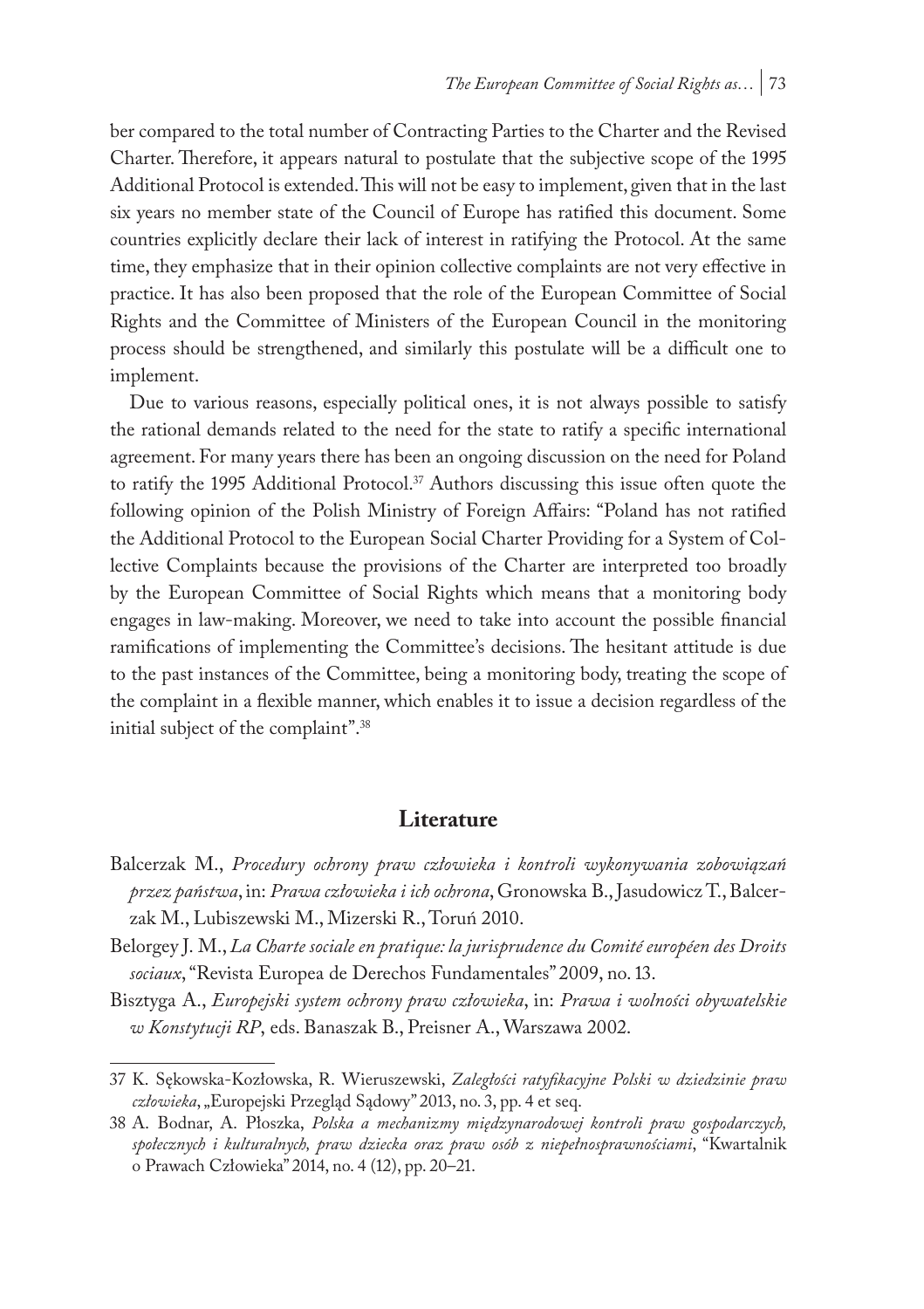- Bodnar A., Płoszka A., *Polska a mechanizmy międzynarodowej kontroli praw gospodarczych, społecznych i kulturalnych, praw dziecka oraz praw osób z niepełnosprawnościami*, "Kwartalnik o Prawach Człowieka" 2014, no. 4 (12).
- Brillat A., *A New Protocol to the European Social Charter Providing for the Collective Complaints*, "European Human Rights Law Review" 1996, no. 1.
- Gadkowski A., *Charakterystyka quasi-sądowych funkcji Europejskiego Komitetu Praw Społecznych w procesie rozpatrywania skarg zbiorowych*, "Ruch Prawniczy, Ekonomiczny i Socjologiczny" 2016, vol. LXXVIII (3).
- Gadkowski A., *Europejski Komitet Praw Społecznych w systemie organów traktatowych międzynarodowej ochrony praw człowieka*, "Adam Mickiewicz University Law Review" 2014, vol. 3.
- Hliwa R., *Model ochrony praw człowieka w systemie Rady Europy. Mechanizmy Europejskiej Konwencji o Ochronie Praw Człowieka i Podstawowych Wolności*, in: *Ochrona praw człowieka w świecie*, ed. Wiśniewski L., Bydgoszcz-Poznań 2000.
- Jager M., *The Additional Protocol to the European Social Charter Providing for a System of Collective Complaints*, "Leyden Journal of International Law" 1997, no. 10.
- Nowicki M. A., *Reforma systemu kontroli przestrzegania Europejskiej Konwencji Praw Człowieka*, Biuletyn Centrum Europejskiego Uniwersytetu Warszawskiego 1998.

Nowicki M. A., *Wokół Konwencji Europejskiej*, Warszawa 2009.

- Sękowska-Kozłowska K., Wieruszewski R., *Zaległości ratyfikacyjne Polski w dziedzinie praw człowieka*, "Europejski Przegląd Sądowy" 2013, no. 3
- Świątkowski A., *Karty Społeczne Rady Europy*, "Państwo i Prawo" 2003, no. 8.
- Świątkowski A., *Prawo socjalne Rady Europy*, Kraków 2006.
- Świątkowski A., *Quasi-jurysdykcyjna funkcja Komitetu Praw Społecznych Rady Europy*, "Państwo i Prawo" 2004, no. 9.
- Wieruszewski R., *ONZ-owski system ochrony praw człowieka*, in: *System ochrony praw człowieka*, Banaszak B., Bisztyga A., Complak K., Jabłoński M., Wieruszewski R., Wójtowicz K., Kraków 2005.

*Collective Complaints Procedure*, Council of Europe, Strasbourg 2016.

*European Committee of Social Rights Activity Report 2016*, Council of Europe, Strasbourg 2017.